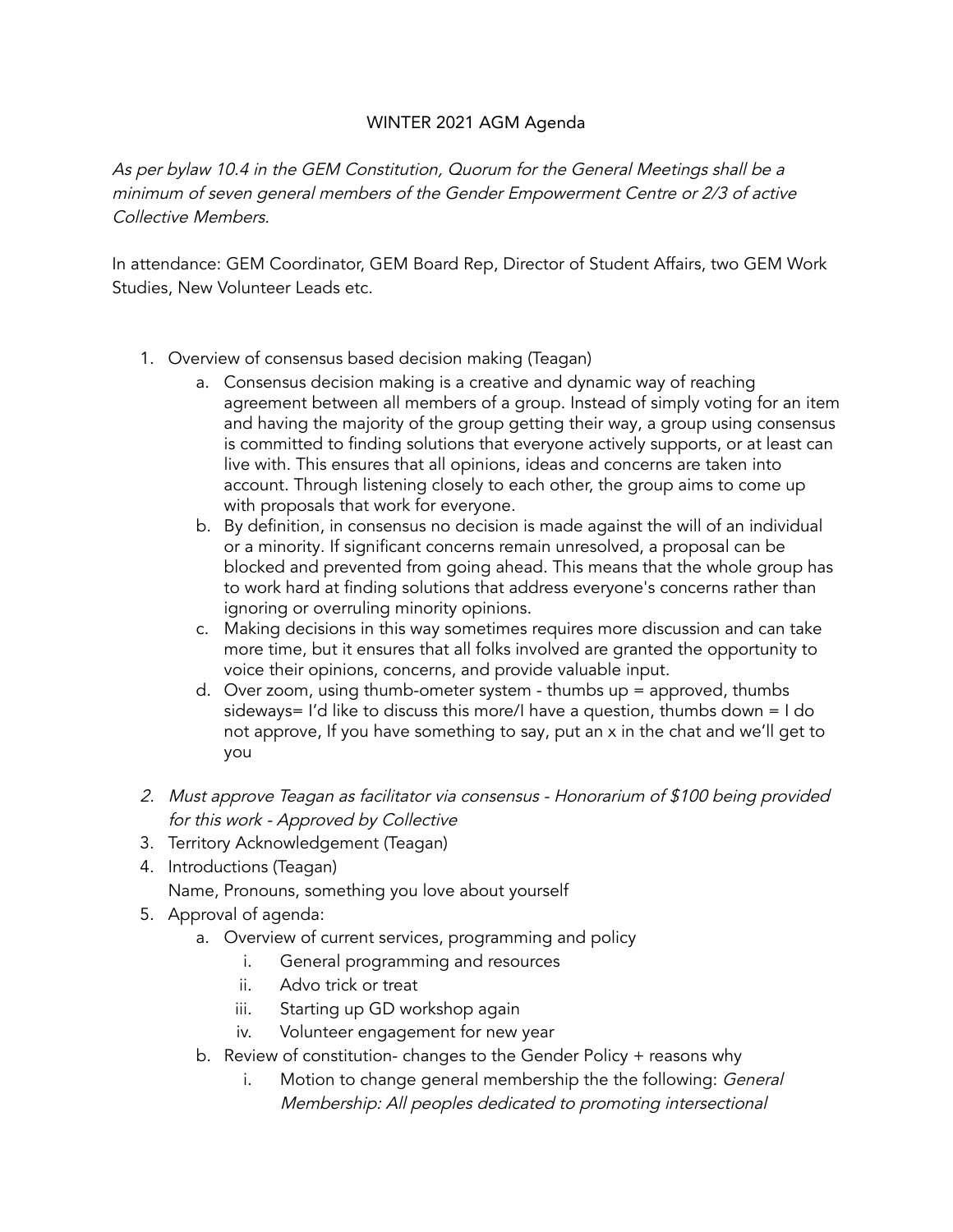feminism, anti-oppression and sex-positivity on campus, with an emphasis on self-identified women, non-binary and gendernonconforming peoples who re registered at the University of Victoria, faculty, staff, alumni, and community members at large are considered general members of the Gender Empowerment Centre provided they ascribe to the purposes of the Gender Empowerment Centre.

1. All in consensus (7 yes votes)

- ii. Putting Volunteer Roles in constitution 1. All in consensus (7 yes votes)
- c. Team reports (Teagan)
	- i. Beau
		- 1. Revamping GD workshop from online to in person
		- 2. More stuff that Kai missed
	- ii. Mack
		- 1. Lots of resource and organization work in the GEM space
		- 2. Revamping the boards outside the GEM space to be more VISUALLY PLEASING
		- 3. Making a gender euphoria board to go outside space
		- 4. Monthly film program
		- 5. Film festival
	- iii. Kai
		- 1. New campaign led by Pride in the works
		- 2. TDOR statements (GEM and UVSS)
		- 3. Reviewing policy pertaining to advo groups over following months
- d. Prize #1 (teagan)
	- i. Desiree :)
- e. Finances
	- i. Overview of budget as approved at SAGM
- f. Cristina's revision of hours for the new year
	- i. Seeking collective approval to change hours from 20 to up to 35 to accommodate for increased student engagement and use of resources, and to ensure that there is time to spend the considerable amount of money within the GEM budget
	- ii. Change would be in effect Jan-April 2022
	- iii. Overage accommodates this increase in hours
	- iv. Cristina in breakout room during discussion and vote

## 1. All in consensus (7 yes votes)

- g. Approval and welcome to Volunteer leads
	- i. Read out VL write ups
		- 1. Gender diversity rep Eric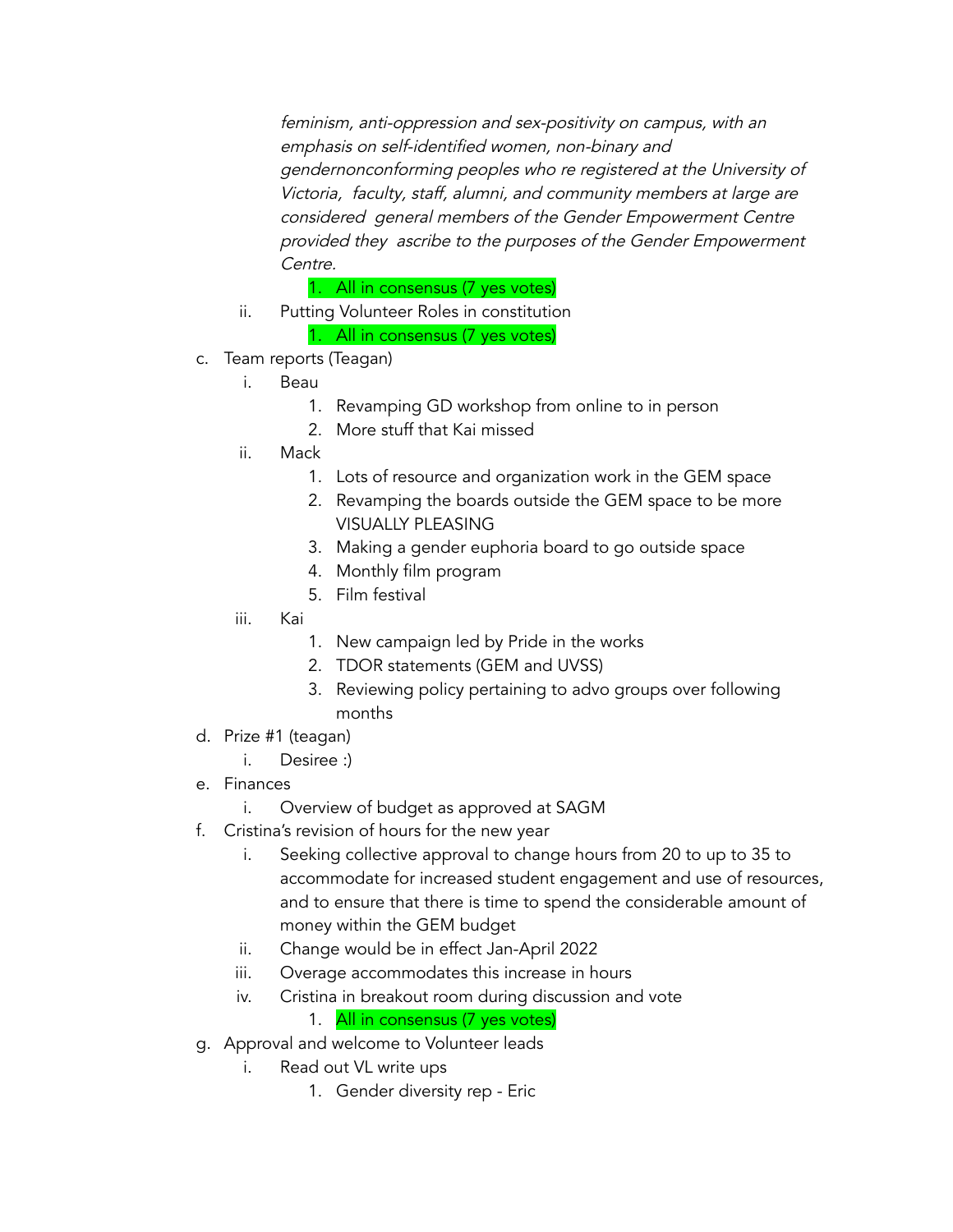- 2. Community partnerships Francis
- 3. Library managers Zoey and Flora
- 4. All in consensus to new additions to volunteer team (7 yes votes)
- h. Donations
	- i. Moving existing request to email vote
- i. Planning Volunteer night
	- i. Pizza and conversation about what people want to see from GEM
	- ii. Doodle poll will be created
- j. Prize #2 (Teagan)
	- i. Zoey :)
- k. Questions, comments, ideas?
- l. Closing what makes you feel a part of a community?
- m. Dance Party!
- 6. share in chat, offer space for questions, additions, thumb vote
	- *●* Approved by Collective
- 7. Overview of current services, programming and policy
	- Cristina to update on current resources and running programming
- 8. Review of constitution- changes to the Gender Policy + reasons why
	- Cristina to make proposal
- 9. Reports:
	- a. Work Study Reports
		- i. Beau-
		- ii. Mack-
	- b. Board Representative Reports
		- i. Kai-
- 10. Prize #1
- 11. Finance
	- a. Budget Report
	- b. Cristina's hours proposal
- 12. Approval and welcome to Volunteer leads
	- i. Read out VL write ups
- 13. Donations
- 14. Planning Volunteer night